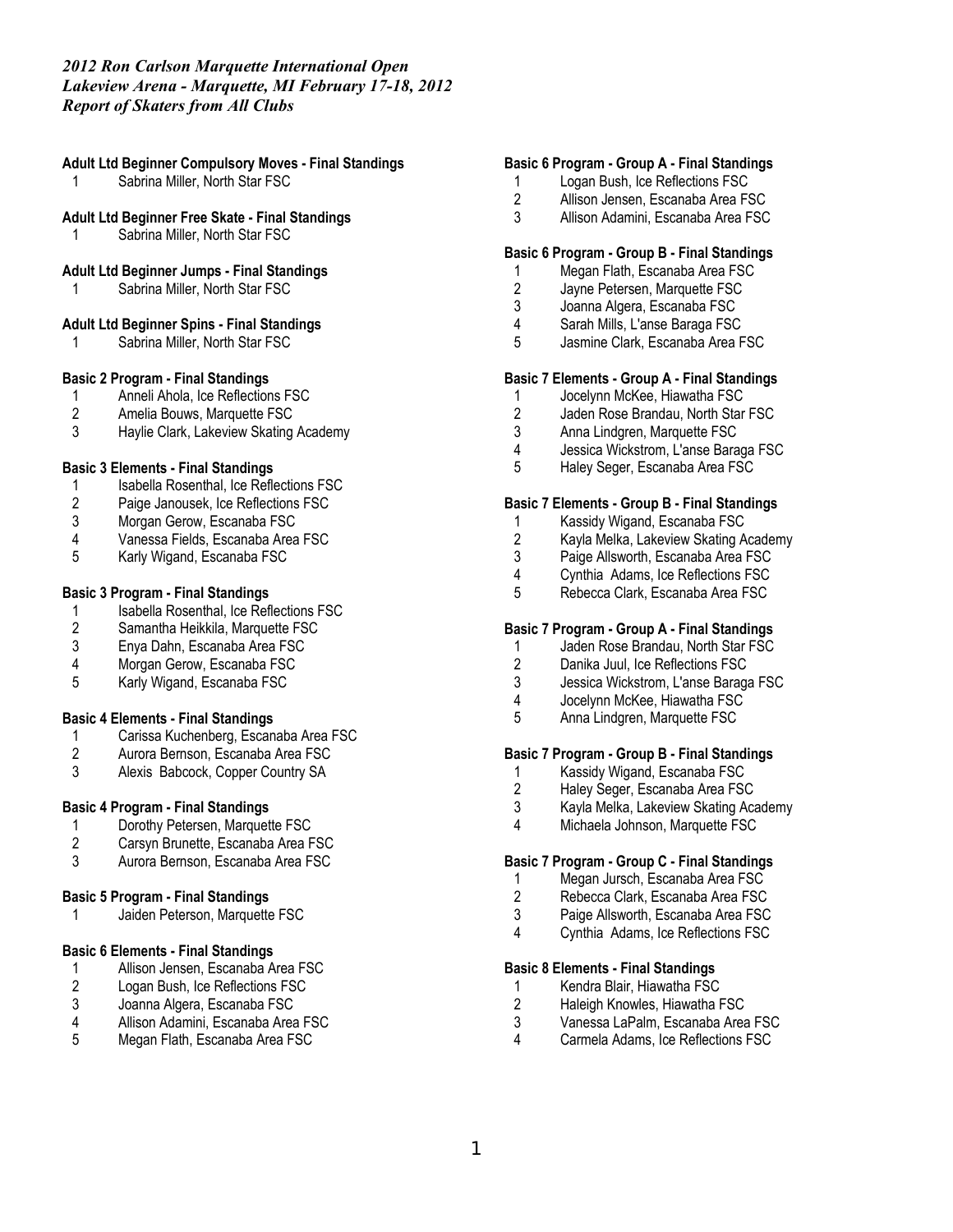## **Basic 8 Program - Final Standings**

- 1 Haleigh Knowles, Hiawatha FSC<br>2 Vanessa LaPalm, Escanaba Area
- 2 Vanessa LaPalm, Escanaba Area FSC<br>3 Kendra Blair. Hiawatha FSC
- 3 Kendra Blair, Hiawatha FSC
- 4 Camie Clark, Ice Reflections FSC
- 5 Carmela Adams, Ice Reflections FSC

## **Bronze Solo Dance - Willow Waltz - Final Standings**

- 1 Leonna Ives, Timberline FSC
- 2 Carrie Perry, Marquette FSC

## **Juvenile/Intermdiate Artistic - Final Standings**

- 1 Rebecca Piron, Escanaba FSC<br>2 Jacqueline Jason, Marquette FS
- 2 Jacqueline Jason, Marquette FSC<br>3 Jodi Wizauer, Hiawatha FSC
- 3 Jodi Wizauer, Hiawatha FSC
- 4 Heather Flannery, Greater Green Bay FSC
- 5 Sarah Steen, Marquette FSC

### **Ltd Beginner Artistic - Final Standings**

- 1 Maria Backlund, Escanaba Area FSC
- 2 Enya Dahn, Escanaba Area FSC
- 3 Jasmine Burke, Marquette FSC<br>4 Brittany Schwartz, Escanaba Are
- 4 Brittany Schwartz, Escanaba Area FSC
- Michelle Backlund, Escanaba Area FSC
- 6 Faith Perala, Marquette FSC
- 7 Sydney Rehmann, Marquette FSC<br>8 Jennifer Murray Joe Crystals FSC
- Jennifer Murray, Ice Crystals FSC

### **Pre-Bronze Solo Dance - Cha Cha - Final Standings**

- 1 Janel LaPalm, Escanaba Area FSC
- 2 Alyssa Johnson, Escanaba Area FSC

### **Pre-Bronze Solo Dance - Swing Dance - Final Standings**

1 Rachael Charbonneau, Marquette FSC

# **Pre-Juvenile Artistic - Final Standings**

- 1 Mana McLean, Hiawatha FSC<br>2 Jenny Ostrowski, Superior FSC
- Jenny Ostrowski, Superior FSC
- 3 Carrie Perry, Marquette FSC

### **Preliminary Artistic - Final Standings**

- 1 Emily Nordine, Ice Crystals FSC
- 2 Hannah Bauman, Crystal Ice FSC<br>3 Nora Gaffney, Marquette FSC
- 3 Nora Gaffney, Marquette FSC<br>4 Megan Resch, Crystal Ice FSC
- 4 Megan Resch, Crystal Ice FSC<br>5 Kelly Vodra, Crystal Ice FSC
- 5 Kelly Vodra, Crystal Ice FSC
- 6 Jessica Jorgensen, Hiawatha FSC

### **Preliminary Compulsory Moves - Final Standings**

1 Maria Nagel, Crystal Ice FSC

# **Preliminary Free Skate - Final Standings**

- 1 Megan Resch, Crystal Ice FSC<br>2 Nora Gaffnev. Marquette FSC
- 2 Nora Gaffney, Marquette FSC
- 3 Maria Nagel, Crystal Ice FSC

#### **Preliminary Jumps - Final Standings**

1 Maria Nagel, Crystal Ice FSC

## **Preliminary Solo Dance - Canasta Tango - Final Standings**

- 1 Nora Gaffney, Marquette FSC<br>2 Lauren Weber. Hiawatha FSC
- Lauren Weber, Hiawatha FSC

### **Preliminary Spins - Final Standings**

- 1 Maria Nagel, Crystal Ice FSC<br>2 Nora Gaffnev. Marquette FSC
- 2 Nora Gaffney, Marquette FSC

### **Pre-Preliminary Artistic - Final Standings**

- 1 Ashley Drake, Crystal Ice FSC
- 2 Rylee Williams, Hiawatha FSC
- 3 Alyssa Johnson, Escanaba Area FSC<br>4 Aivana Aldred. Marquette FSC
- Aiyana Aldred, Marquette FSC
- 5 Afton Wierzba, Crystal Ice FSC<br>6 Erika Schwartz, Escanaba Area
- 6 Erika Schwartz, Escanaba Area FSC
- 7 Emmie Mattson, Ice Reflections FSC
- 8 Lauren Weber, Hiawatha FSC

## **Pre-Preliminary Compulsory Moves - Final Standings**

- 1 Valya Flannery, Greater Green Bay FSC<br>2 Roslyn Laramore. Copper Country SA
- Roslyn Laramore, Copper Country SA

#### **Pre-Preliminary Free Skate - Final Standings**

- 1 Ashley Drake, Crystal Ice FSC<br>2 Valva Flannerv. Greater Green
- 2 Valya Flannery, Greater Green Bay FSC
- 3 Roslyn Laramore, Copper Country SA
- 4 Molly Adams, Ice Reflections FSC

# **Pre-Preliminary Jumps - Final Standings**

- 1 Valya Flannery, Greater Green Bay FSC
- 2 Roslyn Laramore, Copper Country SA

#### **Silver Solo Dance - Tango - Final Standings**

1 Brittany Green, L'anse Baraga FSC

### **Snowplow Sam Elements - Final Standings**

- 1 Macy Linsenbigler, Ice Reflections FSC
- 2 Kamryn Romps, Copper Country SA

### **Snowplow Sam Program - Final Standings**

1 Eden Janousek, Ice Reflections FSC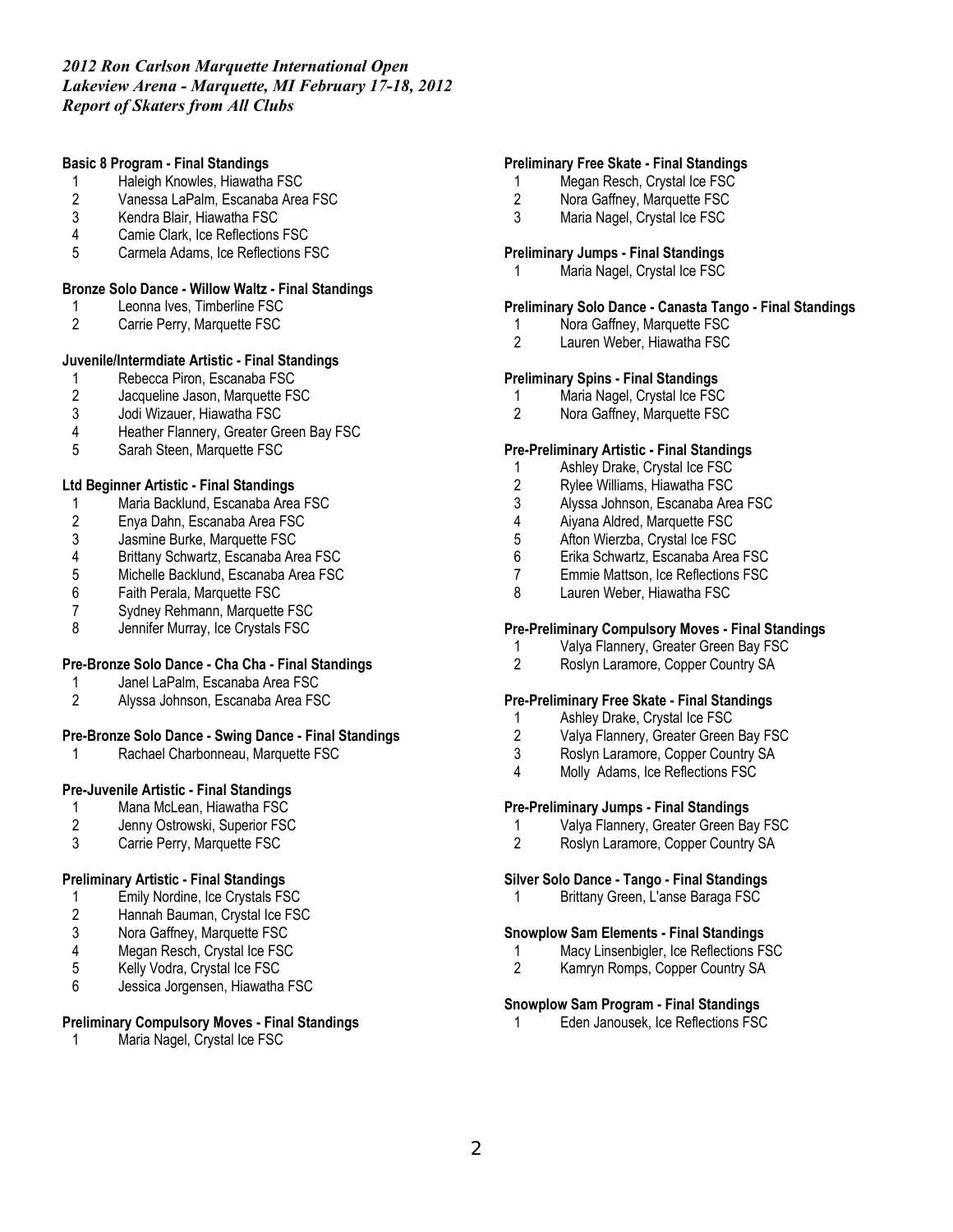# **TT Beginner Compulsory Moves - Group A - Final Standings**

- 1 Clare Belkowski, Marquette FSC<br>2 Haley Nezworski, Ice Crystals FS
- 2 Haley Nezworski, Ice Crystals FSC<br>3 Brittany Schwartz, Escanaba Area F
- 3 Brittany Schwartz, Escanaba Area FSC<br>4 Faith Perala, Marquette FSC
- 4 Faith Perala, Marquette FSC
- 5 Emilie Jacques, Copper Country SA
- 6 Brooke Pomroy, Ice Reflections FSC
- 7 Grace Lipovetz, Marquette FSC<br>8 Sydnev Rehmann, Marquette FS
- Sydney Rehmann, Marquette FSC

# **TT Beginner Compulsory Moves - Group B - Final Standings**

- 1 Paige Dagenais, Escanaba Area FSC<br>2 Jessica Bichler, Escanaba FSC
- 2 Jessica Bichler, Escanaba FSC<br>3 Maria Backlund, Escanaba Area
- 3 Maria Backlund, Escanaba Area FSC<br>4 Amanda Racine. Escanaba FSC
- 4 Amanda Racine, Escanaba FSC
- 5 Michelle Backlund, Escanaba Area FSC
- 
- 6 Sydney Voss, Marquette FSC Jennifer Murray, Ice Crystals FSC
- 8 Halie Hardwick, Escanaba Area FSC

# **TT Beginner Free Skate - Group A - Final Standings**

- Haley Nezworski, Ice Crystals FSC
- 2-TIE Brooke Pomroy, Ice Reflections FSC
- 2-TIE Grace Lipovetz, Marquette FSC
- 4 Brittany Schwartz, Escanaba Area FSC<br>5 Kara Kruse. Copper Country SA
- 5 Kara Kruse, Copper Country SA

# **TT Beginner Free Skate - Group B - Final Standings**

- 1 Amanda Racine, Escanaba FSC<br>2 Faith Perala, Marquette FSC
- Faith Perala, Marquette FSC
- 3 Maria Backlund, Escanaba Area FSC<br>4 Clare Belkowski, Marquette FSC
- 4 Clare Belkowski, Marquette FSC
- 5 Sydney Rehmann, Marquette FSC
- 6 Emilie Jacques, Copper Country SA

# **TT Beginner Free Skate - Group C - Final Standings**

- 1 Jessica Bichler, Escanaba FSC<br>2 Lucille Gunnerson, North Star F.
- 2 Lucille Gunnerson, North Star FSC<br>3 Michelle Backlund, Escanaba Area
- Michelle Backlund, Escanaba Area FSC
- 4 Sydney Voss, Marquette FSC<br>5 Bailey Barthel, Ice Crystals FS
- 5 Bailey Barthel, Ice Crystals FSC
- 6 Faith Austin, Marquette FSC
- 7 Jennifer Murray, Ice Crystals FSC

## **TT Beginner Jumps - Final Standings**

- 1 Amanda Racine, Escanaba FSC<br>2 Paige Dagenais, Escanaba Area
- 2 Paige Dagenais, Escanaba Area FSC<br>3 Grace Lipovetz, Marquette FSC
- Grace Lipovetz, Marquette FSC

# **TT Beginner Spins - Final Standings**

Amanda Racine, Escanaba FSC

### **TT Intermediate Compulsory Moves - Final Standings**

- 1 Heather Flannery, Greater Green Bay FSC<br>2 Tavlor Gauthier. Escanaba Area FSC
- Taylor Gauthier, Escanaba Area FSC

## **TT Intermediate Free Skate - Final Standings**

- 1 Heather Flannery, Greater Green Bay FSC
- 2 Taylor Gauthier, Escanaba Area FSC<br>3 Lindsev Hubbard, Hiawatha FSC
- 3 Lindsey Hubbard, Hiawatha FSC<br>4 Shelby Morgan Ice Reflections F
- Shelby Morgan, Ice Reflections FSC
- 5 Lauren Carobine, Ice Reflections FSC
- 6 Jodi Wizauer, Hiawatha FSC

### **TT Intermediate Jumps - Final Standings**

- 1 Jodi Wizauer, Hiawatha FSC<br>2 Heather Flannery, Greater Gr
- 2 Heather Flannery, Greater Green Bay FSC

### **TT Intermediate Spins - Final Standings**

- 1 Taylor Gauthier, Escanaba Area FSC
- 2 Shelby Morgan, Ice Reflections FSC

## **TT Juvenile Free Skate - Final Standings**

- 1 Jacqueline Jason, Marquette FSC<br>2 Rhiley Hubert, Escanaba Area FSC
- 2 Rhiley Hubert, Escanaba Area FSC<br>3 Rebecca Piron. Escanaba FSC
- Rebecca Piron, Escanaba FSC
- 4 Erika Carne, Escanaba Area FSC<br>5 Sarah Steen. Marquette FSC
- 5 Sarah Steen, Marquette FSC

### **TT Juvenile Jumps - Final Standings**

- 1 Sarah Steen, Marquette FSC<br>2 Erika Carne. Escanaba Area I
- 2 Erika Carne, Escanaba Area FSC

# **TT Juvenile Spins - Final Standings**

- Sarah Steen, Marquette FSC
- 2 Rhiley Hubert, Escanaba Area FSC

# **TT Ltd Beginner Compulsory Moves - Final Standings**

- 1 Payton Gustafson, Escanaba Area FSC<br>2 Jasmine Burke. Marquette FSC
- Jasmine Burke, Marquette FSC
- 3 Madison Mechling, Marquette FSC
- 4 Emily Johnson, Marquette FSC
- 5 Gabrielle Miller, North Star FSC
- 6 Rebecca Perhalla, Ice Crystals FSC

### **TT Ltd Beginner Free Skate - Group A - Final Standings**

- 1 Jasmine Burke, Marquette FSC<br>2 Payton Gustafson, Escanaba Ar
- 2 Payton Gustafson, Escanaba Area FSC<br>3 Janel Voss. Marquette FSC
- 3 Janel Voss, Marquette FSC<br>4 Gabrielle Miller. North Star F
- Gabrielle Miller, North Star FSC
- 5 Rebecca Perhalla, Ice Crystals FSC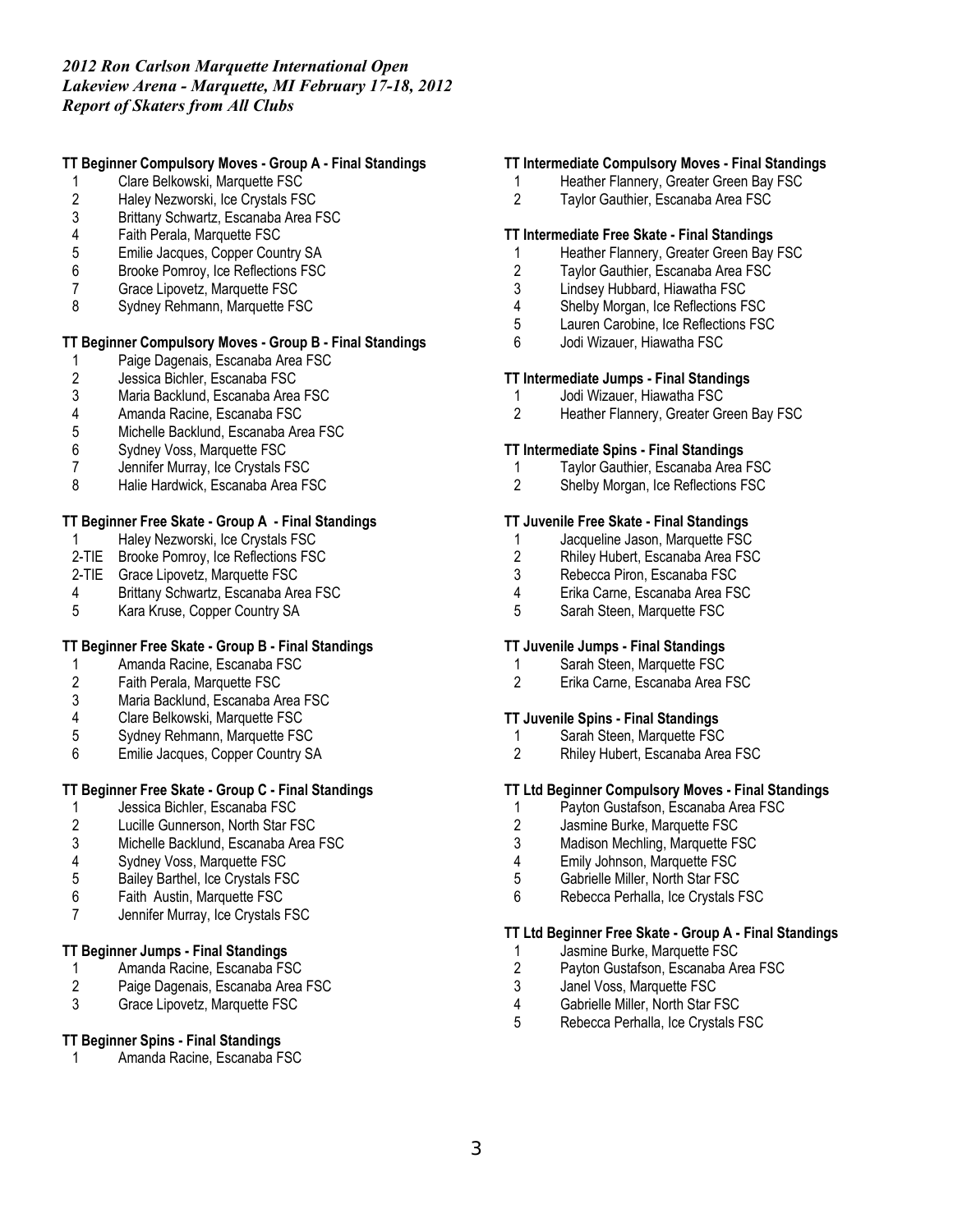# **TT Ltd Beginner Free Skate - Group B - Final Standings**

- 1 Breanna C Roy, Marquette FSC<br>2 Madison Mechling, Marquette FS
- Madison Mechling, Marquette FSC
- 3 Emily Johnson, Marquette FSC
- 4 Halie Hardwick, Escanaba Area FSC

## **TT Ltd Beginner Jumps - Final Standings**

- 1 Payton Gustafson, Escanaba Area FSC<br>2 Sara Ostwald, North Star FSC
- Sara Ostwald, North Star FSC
- 3 Gabrielle Miller, North Star FSC

# **TT Ltd Beginner Spins - Final Standings**

- 1 Janel Voss, Marquette FSC<br>2 Pavton Gustafson, Escanaba
- 2 Payton Gustafson, Escanaba Area FSC<br>3 Sara Ostwald. North Star FSC
- Sara Ostwald, North Star FSC
- 4 Gabrielle Miller, North Star FSC

# **TT Pre-Juvenile Compulsory Moves - Final Standings**

- 1 Gwendolyn Howlett, Escanaba Area FSC<br>2 Raeanne Kruncos. Timberline FSC
- 2 Raeanne Kruncos, Timberline FSC

## **TT Pre-Juvenile Free Skate - Final Standings**

- 1 Mana McLean, Hiawatha FSC<br>2 Gwendolyn Howlett, Escanaba
- 2 Gwendolyn Howlett, Escanaba Area FSC
- 3 Raeanne Kruncos, Timberline FSC<br>4 Jenny Ostrowski, Superior FSC
- Jenny Ostrowski, Superior FSC

# **TT Pre-Juvenile Jumps - Final Standings**

- 1 Raeanne Kruncos, Timberline FSC<br>2 Carrie Perry, Marquette FSC
- Carrie Perry, Marquette FSC
- 3 Mana McLean, Hiawatha FSC

## **TT Pre-Juvenile Spins - Final Standings**

- 1 Gwendolyn Howlett, Escanaba Area FSC<br>2 Raeanne Kruncos. Timberline FSC
- 2 Raeanne Kruncos, Timberline FSC

# **TT Preliminary Compulsory Moves - Final Standings**

- 1 Morgan Pinardi, Ice Crystals FSC<br>2 Maggie Hendon, Escanaba Area F
- Maggie Hendon, Escanaba Area FSC
- 3 Alyssa Schwab, Marquette FSC
- 4 Emmie Barron, Escanaba Area FSC<br>5 Kara Thewis. Ice Crystals FSC
- 5 Kara Thewis, Ice Crystals FSC
- 6 Jessica Jorgensen, Hiawatha FSC
- 7 Georgia Bolm, Escanaba Area FSC<br>8 Chloe Oman Hibbing FSC
- Chloe Oman, Hibbing FSC

# **TT Preliminary Free Skate - Group A - Final Standings**

- 1 Emma LaFleur, Ice Reflections FSC
- 2 Leonna Ives, Timberline FSC
- 3 Chloe Oman, Hibbing FSC
- 4 Jessica Jorgensen, Hiawatha FSC<br>5 Maggie Hendon, Escanaba Area F.
- Maggie Hendon, Escanaba Area FSC
- 6 Emmie Barron, Escanaba Area FSC
- 7 Kara Thewis, Ice Crystals FSC
- 8 Georgia Bolm, Escanaba Area FSC

# **TT Preliminary Free Skate - Group B - Final Standings**

- 1 Hope Rehlinger, Crystal Ice FSC<br>2 Hannah Bauman, Crystal Ice FSC
- 2 Hannah Bauman, Crystal Ice FSC<br>3 Allison Edwards, Ice Reflections F
- 3 Allison Edwards, Ice Reflections FSC<br>4 Alvssa Schwab. Marquette FSC
- Alyssa Schwab, Marquette FSC
- 5 Rebecca Christy, Ice Reflections FSC
- 6 Kelly Vodra, Crystal Ice FSC
- Morgan Pinardi, Ice Crystals FSC

### **TT Preliminary Jumps - Final Standings**

- 1 Rebecca Christy, Ice Reflections FSC
- 2 Chloe Oman, Hibbing FSC<br>3 Leonna Ives. Timberline FS
- Leonna Ives, Timberline FSC
- 4 Kara Thewis, Ice Crystals FSC
- 5 Allison Edwards, Ice Reflections FSC
- 6 Jessica Jorgensen, Hiawatha FSC

# **TT Preliminary Spins - Final Standings**

- 1 Emma LaFleur, Ice Reflections FSC
- 2 Jessica Jorgensen, Hiawatha FSC

# **TT Pre-Preliminary Compulsory Moves - Group A - Final Standings**

- 1 Paxton G Johnson, Escanaba Area FSC<br>2 Zoe Van Ginhoven, Escanaba Area FSC
- 2 Zoe Van Ginhoven, Escanaba Area FSC<br>3 Stephaine Pestka. Ice Crystals FSC
- Stephaine Pestka, Ice Crystals FSC
- 4 Janel LaPalm, Escanaba Area FSC<br>5 Lauren Weber, Hiawatha FSC
- 5 Lauren Weber, Hiawatha FSC

## **TT Pre-Preliminary Compulsory Moves - Group B - Final Standings**

- 1 Rachael Charbonneau, Marquette FSC
- 2 Natasha Joslin, Escanaba Area FSC
- 3 Erika Schwartz, Escanaba Area FSC
- 4 Sara Ostwald, North Star FSC
- 5 Mary Bandish, North Star FSC